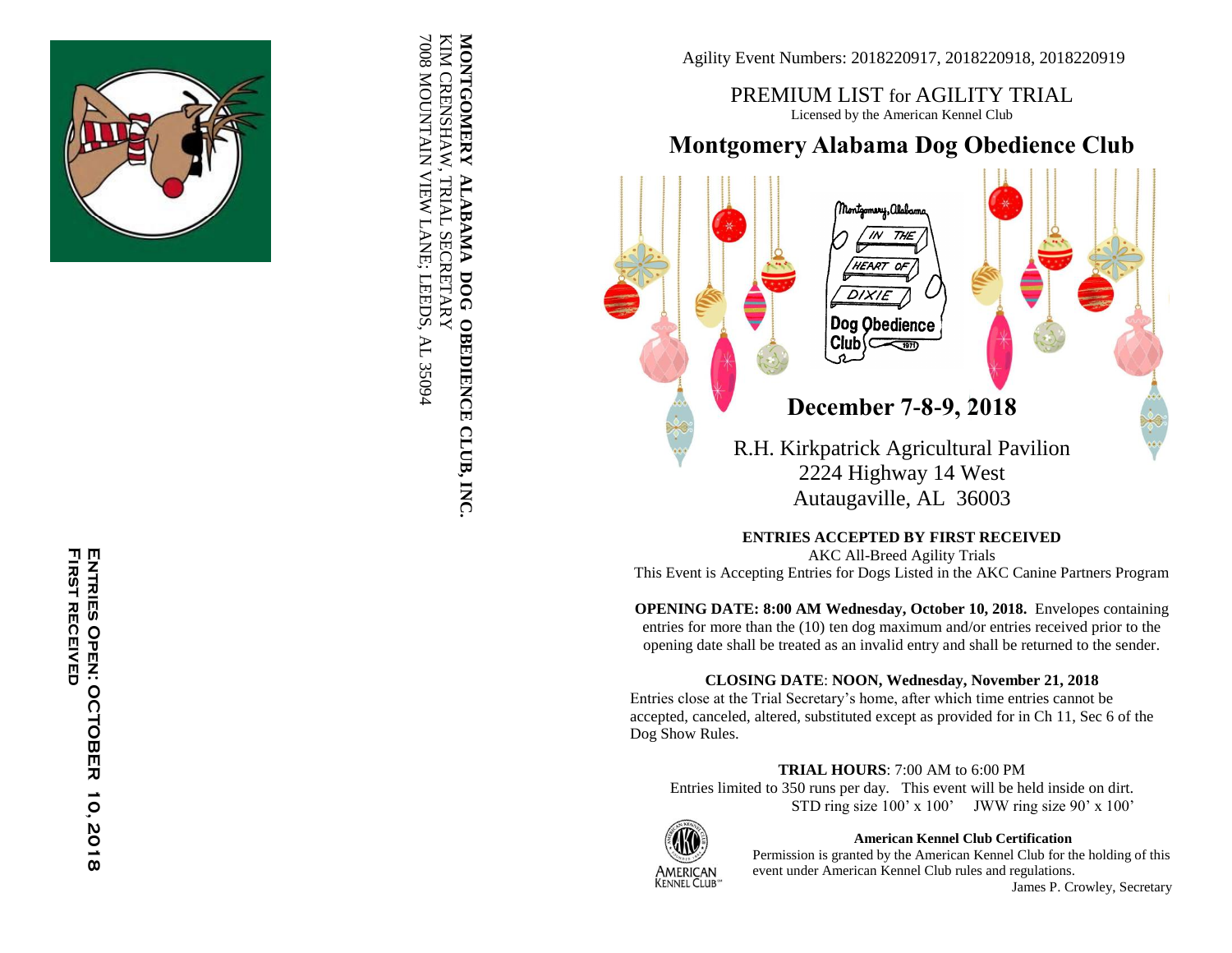### **Officers of Montgomery Alabama Dog Obedience Club, Inc. (MADOC)**

President.................. Gayle Smith, 1805 Alderpoint Dr., Montgomery, AL 36106 Vice President ................Lynn Hughes, 669 Timberland Rd., Pike Rd., AL 36064 Secretary ..............................Alesa Ryals, 9688 US Hwy. 31, Ft. Deposit, AL 36032 Treasurer .........................Sandra Huner, P.O. Box 3694, Montgomery, AL 36109 Board Members ............................................Pam Chut, Lee Ann Doan, Carla Gieske,

Sara Langston, Lura Ward

| 1 rial Unairperson     |  |
|------------------------|--|
| Patricia Ellis         |  |
| 334-300-4256           |  |
| pse4256@hotmail.com    |  |
| 1108 Reid Road         |  |
| Fort Deposit, AL 36032 |  |

**Trial Chairperson Co-Trial Chairperson** Gina Newsome 334-300-4256 334-221-0770 [gina.n@att.net](mailto:Gina.n@att.net) P.O. Box 1330 Wetumpka, AL 36092

## **Event Committee**

Steve Cole, Lee Ann Doan, Gina Newsome, Alesa Ryals, Patricia Ellis, Sandra Huner, & Deena Pregno

## **Kim Crenshaw, Trial Secretary**

7008 Mountain View Lane, Leeds, AL 35094 **[Kim@BhamDogTrainer.com;](mailto:Kim@BhamDogTrainer.com) 205-705-9272**

\$24 First entry per day per dog (includes \$3.50 AKC recording fee). \$12 Second entry per day per dog (includes \$3.00 AKC recording fee). \$10 Third entry per day per dog (includes \$3.00 AKC recording fee). Mail entry form and check payable to "MADOC" to Trial Secretary.

## **Prizes & Awards**

- An assorted dog toy given to each dog entered.
- Qualifying ribbons awarded to all dogs receiving qualifying scores.
- Rosettes awarded for 1st through 4th place in each jump height in each class. *(Dogs must qualify to receive placement awards.)*
- MADOC will award a special rosette for dogs finishing a title.
- Double Q ribbons will be awarded.
- A rosette and photo plaque will be awarded to any dog earning a first MACH, in memory of MACH Majestic Holiday Bliss CDX, "Madison", *given by Gina Newsome.*

## **Judge:**

**Friday-Saturday-Sunday Susan Leitner,** Vancouver, WA 98685 #97751

## **Projected Schedule**

| Friday          | <b>Standard Ring</b> | Jumpers Ring        |
|-----------------|----------------------|---------------------|
| 8 AM            | 1. T <sub>2</sub> B  | 2. FAST             |
| High to low     | 3. Exc/Mstr Std      | 4. Exc/Mstr JWW     |
|                 | 5. Open Std          | 6. Open JWW         |
|                 | 7. Novice Std        | 8. Novice JWW       |
|                 |                      |                     |
| <b>Saturday</b> | <b>Standard Ring</b> | Jumpers Ring        |
| 8 AM            | 1. T <sub>2</sub> B  | 2. FAST             |
| Low to High     | 3. Exc/Mstr Std      | 4. Exc/Mstr JWW     |
|                 | 5. Open Std          | 6. Open JWW         |
|                 | 7. Novice Std        | 8. Novice JWW       |
|                 |                      |                     |
| <b>Sunday</b>   | <b>Standard Ring</b> | <b>Jumpers Ring</b> |
| 8 AM            | 1. Exc/Mstr Std      | 2. Exc/Mstr JWW     |
| High to Low     | 3. Open Std          | 4. Open JWW         |
|                 | 5. Novice Std        | 6. Novice JWW       |

*Preferred classes will run with the corresponding regular divisions. Sequence and running order is projected, but subject to change.* 

## **Classes Offered**

**Friday**: All levels Standard and JWW, FAST and T2B **Saturday**: All levels Standard and JWW, FAST and T2B **Sunday**: All levels Standard and JWW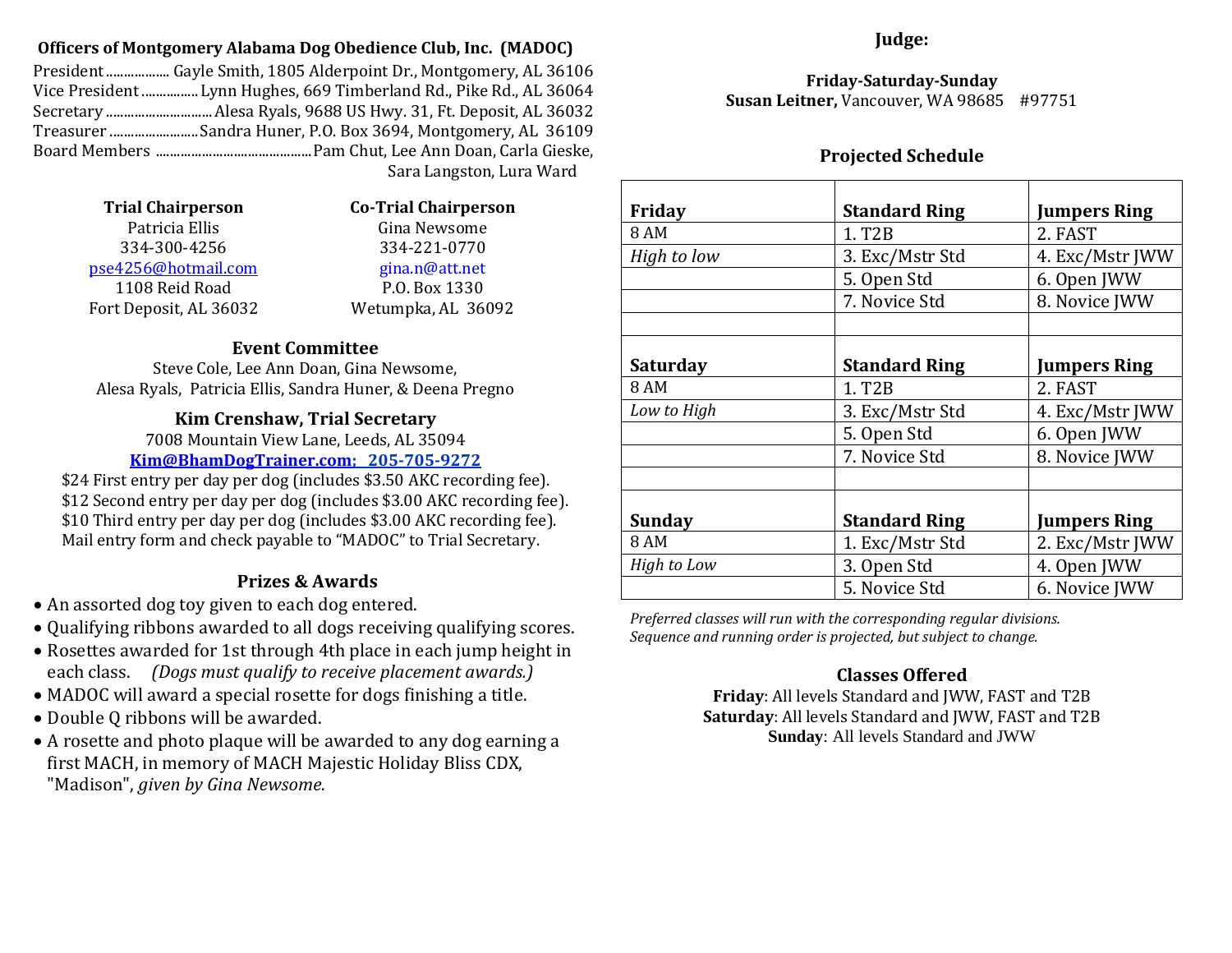## **Hotel Information** *Remember To Pick Up After Your Dogs at hotels!*

**Jameson Inn - Prattville, AL** I-65 Exit 179, 104 Jameson Ct, Prattville, AL 36066, 334-361-6463 (approx 14 miles from site)

**Super 8 - Prattville, AL** I-65 Exit 181, Hwy 14, 639 Malwest Dr., Prattville, AL 36066, 334-365-7250 (approx 18 miles from site)

**La Quinta Inn – Prattville**, **AL.** Mention **MADOC** to get discounted rate of \$89. I-65 Exit 181, 261 Interstate Commercial Park Loop, Prattville, AL 36066, 334-358-5454 (approx 18 miles from site).

| <b>Additional Veterinarian</b>        |
|---------------------------------------|
| <b>After Hours</b>                    |
| <b>Carriage Hills Animal Hospital</b> |
| 3200 Eastern Blvd.                    |
| Montgomery, AL 36116                  |
| 334-277-2867                          |
|                                       |

## **RV PARKING – NEW INFORMATION!**

RV parking fee is \$15.00 a night for electric and water, **\*Reservations Required\*.** Dump station on site. Showers in arena.

RV spaces in the grass are "stacked", so that one RV will be in front of another.This requires a splitter, extra hose and a long extension cord for the spaces in front. Limited hookups on gravel at the barn. Tent camping allowed at the barn, also \$15.

**Please send form below,** plus fee of \$15 per night, payable to **Autauga County Commission**, to: **Susan Barmby**, 2621 Central Plank Road, Wetumpka, AL 36092. [Barmbysj@gmail.com;](mailto:Barmbysj@gmail.com) 334-303-6786.

| Name:                 |                    |
|-----------------------|--------------------|
| Date of arrival:      | Date of departure: |
| # of nights x $$15 =$ | Fee enclosed:      |
| Email or phone:       |                    |
| $Request(s)$ :        |                    |

# **Volunteer Worker Scheduling**

It takes a lot of workers to make a successful trial! Please contact Alesa Ryals at [fourshelties@gmail.com](mailto:fourshelties@gmail.com) to volunteer in advance to work at the trial. Thank you in advance!!!

## **Vendor Information**

Please contact Sara Langston @ sarabillandpups@att.net for additional information or to reserve a spot.

## **Concessions**

Concessions will be available at the show site Friday, Saturday and Sunday for breakfast and lunch.

# **Move-Ups & Wait Lists**

Dogs may be moved up to a higher class at the request of the owner, provided the request is received by the Trial Secretary in writing no later than the Monday before the trial. Move-ups over the weekend will be accommodated, provided the information is provided within 30 minutes after trial ending each day.

A waiting list of up to 50 runs per day will be maintained. Per Chapter 1, Section 16.1 of the Regulations for Agility Trials, a "waiting list close date" will be instituted. The "waiting list close" will be 6 pm, Sunday, December 2. Full refunds will be given to those exhibitors withdrawing after the trial closing date ONLY for the runs that are able to be filled from the waiting list.

## **Directions R. H. Kirkpatrick Agricultural Pavilion**

2224 Highway 14 West, Autaugaville, AL 36003 **From North or South:** Take I-65 to Exit 179-Prattville, AL. From the north turn right, from the south, left. Go approximately ¾ mile. Turn left on US-82W/AL6 and continue approximately 5 miles. Turn Left onto AL-14 West and go approximately 10 miles. The Pavilion will be on the right behind a small office building.

- **From East:** Take I-85 to I-65, go north and follow instructions above.
- **From West (Selma, AL):** Take AL-14 East approximately 25 miles. The Pavilion will be on the left behind a small office building.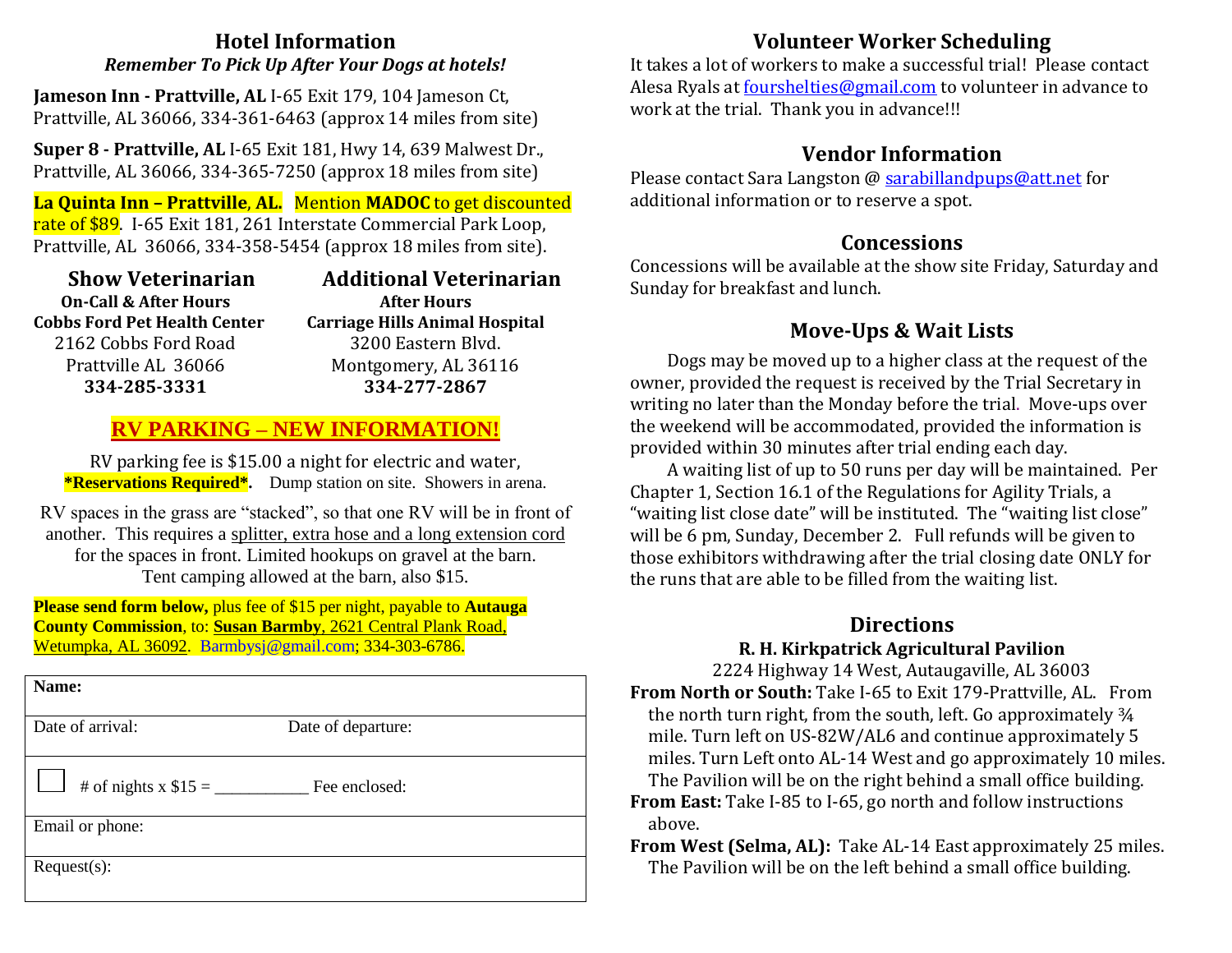## **Dogs Eligible to Enter**

The trial is open to all dogs fifteen (15) months of age or older that are registered with the American Kennel Club or that have AKC Limited Registration, Purebred Alternative Listing/Indefinite Listing Privileges (PAL/ILP) or an AKC Canine Partners Listing Number, or approved Foundation Stock Service (FSS) Breeds are eligible to participate except for bitches in season, aggressive dogs, or dogs suffering from any deformity, injury, or illness which may affect the dog's physical performance. Dogs with a Purebred Alternative Listing/Indefinite Listing Privileges (PAL/ILP) or an AKC Canine Partners listing number must be spayed or neutered in order to compete. Wherever the word "dog" is used in these regulations, it includes both sexes.

Exhibitors should follow their veterinarians' recommendations to assure their dogs are free of internal and external parasites, any communicable diseases, and have appropriate vaccinations. State health requirements include proof of rabies vaccination.

## **Jump Height Divisions**

| Regular   |           | Preferred For dogs that are                                 |
|-----------|-----------|-------------------------------------------------------------|
| 8 inches  | 4 inches  | 11 inches and under at the withers                          |
| 12 inches | 8 inches  | 14 inches and under at the withers                          |
| 16 inches | 12 inches | 18 inches and under at the withers                          |
| 20 inches | 16 inches | 22 inches and under at the withers                          |
| 24 inches | 20 inches | over 22 inches at the withers                               |
|           |           | 24"C, optional height division for dogs 22 inches and under |

### **Obstacles, Course Familiarization and Warm-Ups**

Obstacles meet requirements as described in the current edition of the regulations. Handlers in all classes are permitted to walk the course, without a dog, prior to the start of the class. A warm-up area, consisting of a regulation agility jump, shall be provided for all exhibitors.



## **General Notices for Exhibitors**

The **safety** of the dogs is our primary concern. By entering this trial, exhibitors acknowledge that they are familiar with the rules and regulations of the sport, and that their dogs are familiar with and able to perform all obstacles safely.

**Puppies** under 4 months are prohibited at AKC Agility Trials.

**Entry fees will not be refunded** in the event that a dog is absent, disqualified, excused, becomes ill or injured, or is barred from competition by the action of the Event Committee. No entry fee will be refunded if the trial cannot open or be completed by reason of riots, civil disturbances, fire, and act of God, public emergency, act of a public enemy, or any other cause beyond the control of the organizing committee.

It is expressly understood **that exhibitors alone are responsible** for the behavior of their dogs and/or children. Any exhibitor whose dogs and/or children create unnecessary disturbances or repeatedly engage in unsafe or disruptive behavior may, at the discretion of the Event Committee, be asked to leave the trial site. In such case, no refund of any fees paid will be made.

**All dogs must be on a leash** at all times except when in the ring or when in the designated agility warm-up area.

**Bitches in season** are not permitted to compete in Agility Trials. Therefore, total entry fees less \$7 for each day entered will be refunded for bitches coming into season after the closing date provided written request for refund, accompanied by a veterinarian's statement, is \*received\* by the Trial Secretary via mail or email by the Tuesday prior to the trial, or presented in person no less than 30 minutes prior to the start of judging on the first day in which the dog is entered.

**Returned checks** do not constitute a valid entry fee. The Trial Secretary will add a \$30 collection fee to the amount of each returned check. Subsequent returned checks from the same exhibitor may result in their being put on a CASH ONLY basis.

Judges are not required to wait for dogs. Exhibitors are responsible for being at the ring gate when it is their turn to run.

## **Exhibitors are responsible for cleaning up after their dogs. Please help keep the trial site and hotels clean.**

Exhibitors are responsible for complete, accurate and legible information on their entry forms; illegible or incomplete entries cannot be entered into the trial. All entries must be made on Official AKC Entry Forms or copies and **must include the Agreement and Rules** on the back. Telegraph, telephone, fax and e-mail entries cannot be accepted.